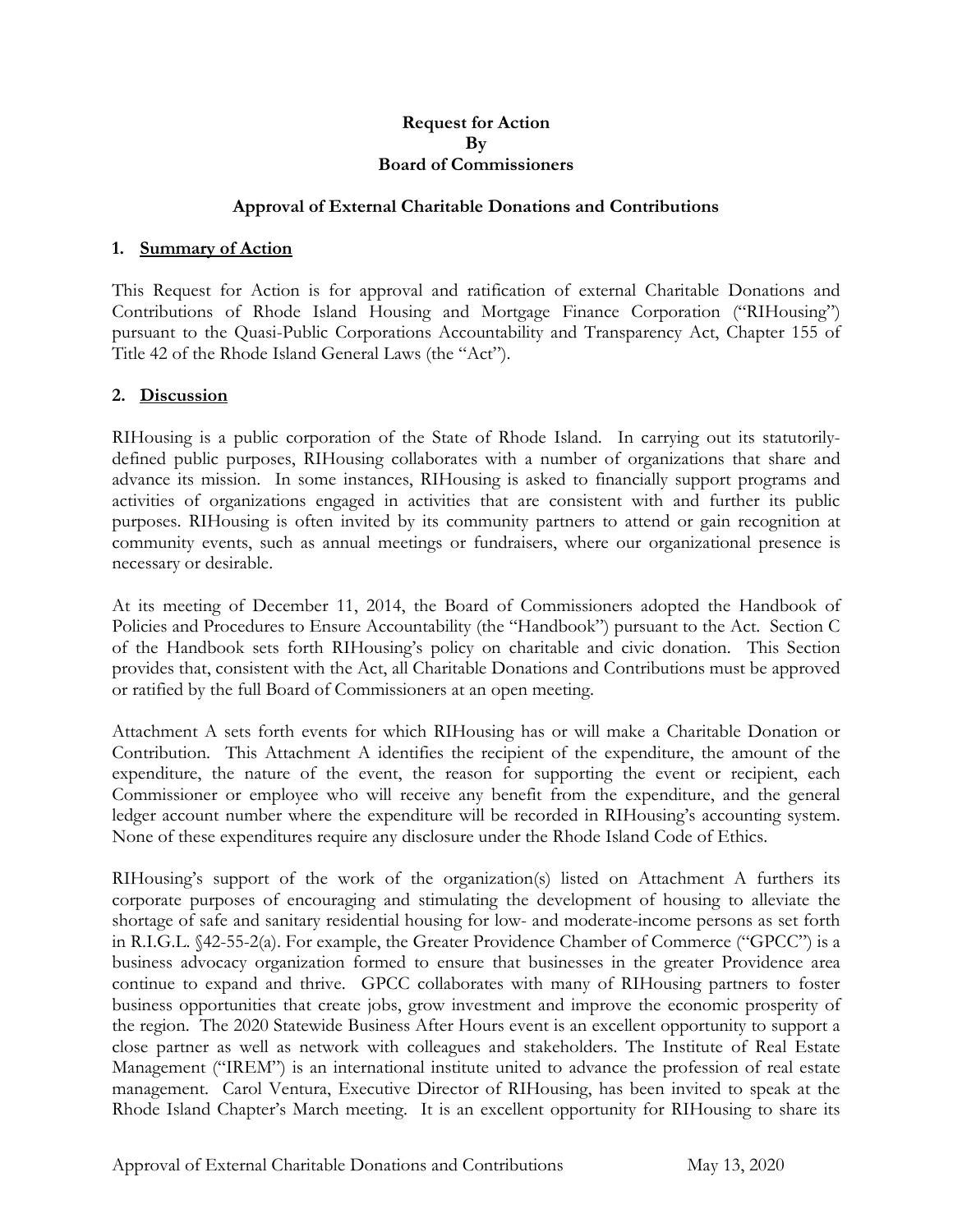housing perspective with our partners. In addition, it also serves as an opportunity for RIHousing staff to broaden relationships with IREM members, and property and asset managers. Sojourner House is a non-profit organization serving victims and survivors of domestic and sexual violence. Sojourner Hours offers support groups, emergency shelter, transitional housing, sexual health advocacy, emotional support, and referrals to over 50 community partners. Their annual breakfast is a time to recognize the work they do and celebrate and strengthen our partnership, particularly as it relates to our collective work on the rapid rehousing program. The work of these organizations furthers and supports the mission of RIHousing.

# **3. Recommendation**

The attached resolution is recommended for adoption.

# **4. Attachment**

- A. Statement of Charitable Donations and Contributions
- B. Resolution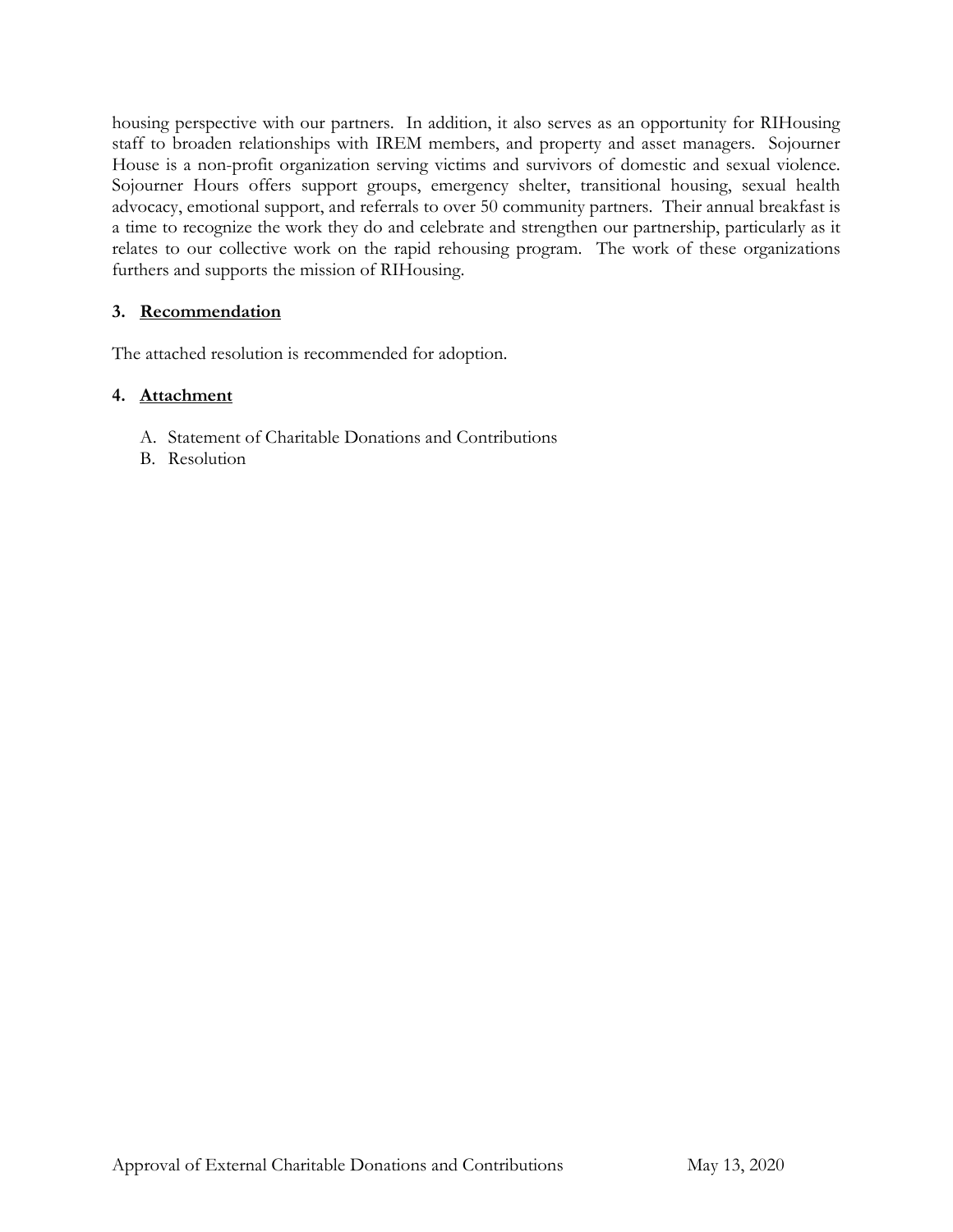# **Attachment A**

**Statement of Charitable Donations and Contributions**

**[See Attached]**